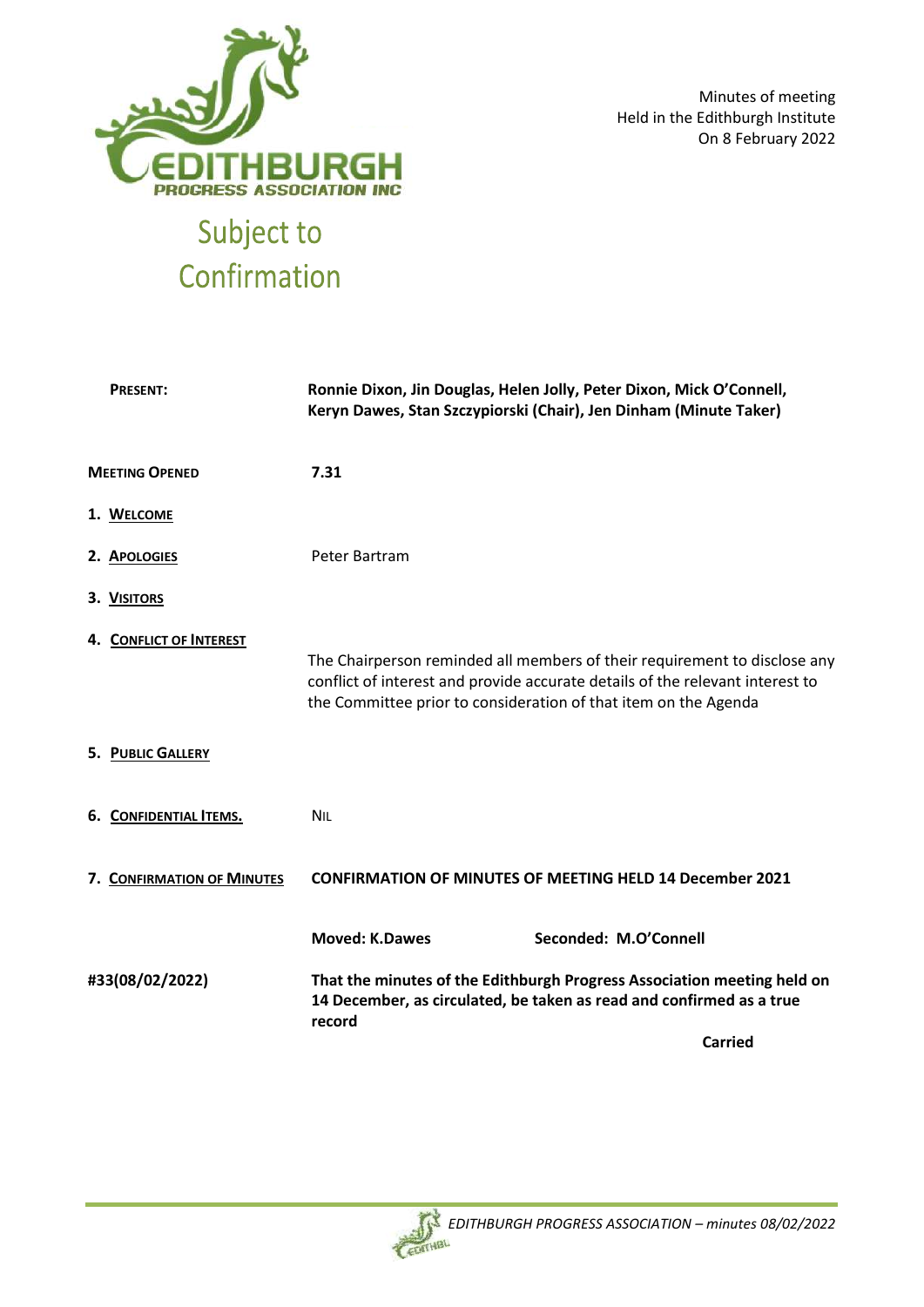#### **8. MATTERS ARISING**

- 8.1. Matters Arising
- 8.2. Review of Action List

#### **9. REPORTS**

9.1. **Caravan Park Working Group Report**

CPWP Meeting Report - Jen

#### February 2O22

#### L. Tagging and testing

A letter will be sent by Mick stating that junction boxes are not compliant and will need an appliance inlet connected to the extension cord to be compliant. Patrons given until July L 2022 to become compliant or park access will be revoked.

2. New contract discussion

Draft Permanent and ASL (Temporary) contracts discussed and agreed alterations made. Along with the Storage Van Agreement suggested prices increases of 2% have been included.

Motion:

**Moved: M.O'Connell Seconded: S.Szczypiorski**

**#34(08/02/2022) That Progress support a fee increase of 2% for ASL, Permanent and Van Storage Agreements.** 

**Carried**

#### 4. New CPWP Rep

Two people have expressed some interest. Nomination form to be sent out and returned before the next meeting.

5. Cleaning up of sites

This is an ongoing issue for some sites. Pictures sent to some Principal Occupants have resulted in action, while some thought it was up to the park managers. Martin to emphasise that site maintenance is up to the Principal Occupant.

6. Storage/Staff amenities

Waiting for Allan Cotton to complete design work.

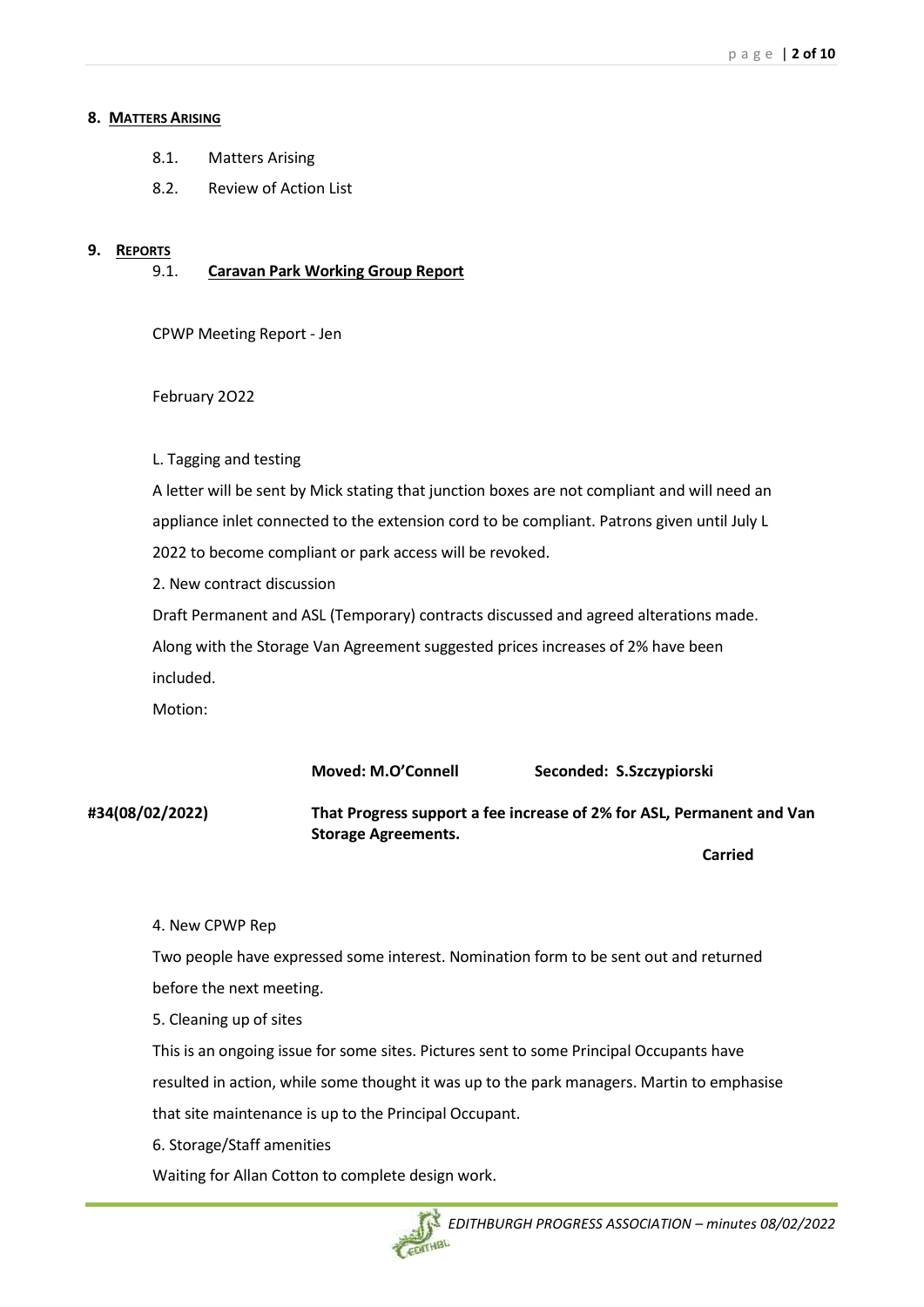#### 7. Gas regulator

Mick spoken with Andrew McCann from the Office of the Technical Regulator and Steve Dumesny (plumber who installed taps and hot water services), to set up a meeting with Sonya, Shane, Stan and Mick to fix compliance issues.

8. Assistant Manager Proposal

Martin suggested employing an Assistant Manager couple working around 2 days a week covering sickness and annual leave for minimum wage, during the period of Xmas to Easter. Sonya said that the period between 20 December and 6 Jan very busy with Covid compliance adding to the workload.

9. Jumping pillow

A cover is needed as it gets too hot to use during the day.

# *Action: SS to contact the old school owners about the shade structure that is installed over the playground equipment.*

10. Southern end land

Ask Council to get the government department responsible to clean up the area then review if the park can use this area. lf so, the park will ask council to gain ownership and add it to the lease.

11. Locks on amenities

Suggestion that 160 keys be purchased for patron entry to lockable southern amenities block and ensuite amenities. Request to be taken to Progress.

**Moved: M.O'Connell Seconded: R.Dixon**

**#35(08/02/2022) That Progress support the purchase of locks for the southern amenities and ensuite amenities and 160 keys.** 

**Carried**

12. Card entry to park

Suggestion to go from keypad entry to card entry as this will allow knowledge of who is in the park at any one time.

**#36(08/02/2022) That Progress support the implementation of a card entry system for the Caravan Park boom gate.**

**Moved: M.O'Connell Seconded: K.Dawes**

**Carried**

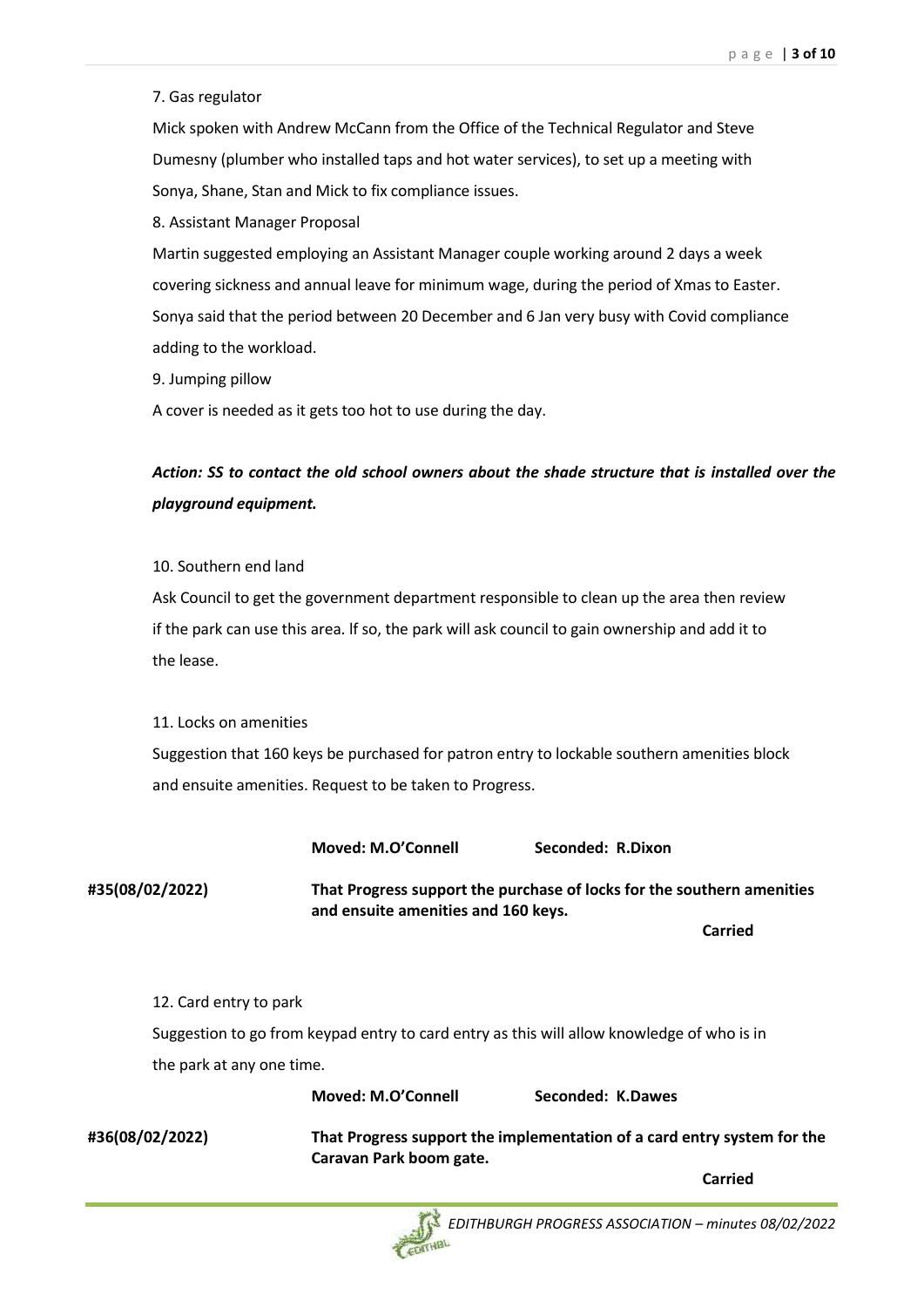l-3. Extra hours for Bron and Travis

Very busy outside prior to Xmas getting the grounds prepared therefore Travis given hours. Sonya did not take her two days off per week during the very busy Xmas period - more than

one person required in the office during this period.

14. Response to Council RecreationalVehicles in the town feedback request Council requesting feedback regarding recreational vehicles free parking in the town.

Response:

o Not be allowed in a town with a caravan park

o Caravan Park pay fees to the Council, but free parking sites would avoid this

. Unpowered overflow can be catered for across the road on Council land and

managed by the Caravan Park

Motion:

That a summary of Progress feedback on recreational vehicle camping in Edithburgh be sent to Council *(covered in General Business)*

15. Spot sprayer

Currently borrowing a 10OL sprayer but enough work to have our own. YP Ag have a 225L spot sprayer for \$971. CPWP approved the purchase from within the budget to come from Minor Equipment.

16. Fish shelter

Quote received for \$3476.00 to clean and repaint the fish cleaning shelter. Suggested to wait until the March Finance meeting when current budget progress discussed.

17. Entrance spruce up

Quotes of \$2563 and \$748 received to paint the entrance and house yard fence. Suggested to wait until the March Finance meeting when current budget progress discussed.

## 9.2. **Progress Financial Report**

*Finance was not discussed at he meeting as members did not receive the report due to email issue on the Progress Admin side*

#### FORD McCARTHY & ASSOCIATES ABN 88 471 591 794 finance@fordmccarthy.com

To: Edithburgh Progress Association Inc

From: Ford McCarthy & Associates

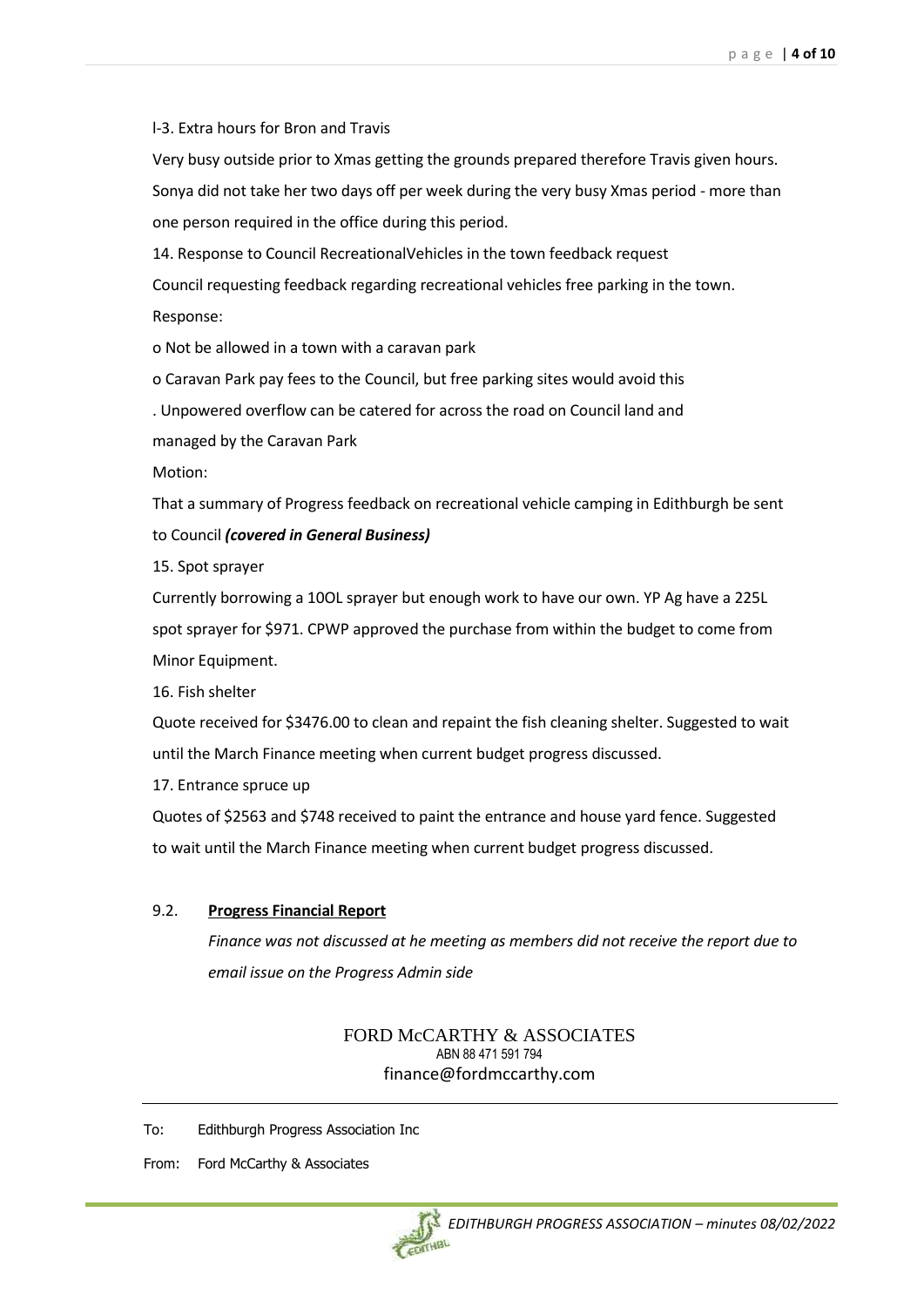Meeting Date: 8<sup>th</sup> February 2022

Report Title: Finance Report

#### Financial Reports from MYOB

The following reports have been submitted for your consideration:

- \* Balance Sheet for Edithburgh Progress Association as an entity
- \* Profit and Loss (with last year)
- \* Profit and Loss

#### Additional Reports from Excel

- \* Budget vs Actual with Remaining Balances
	- \*Caravan Park \*Progress Association \*Finance & Capital \*Edithburgh Events Group \*Day at the Burgh
- \* Occupancy Rates December 2021 and December 2020
- \* Occupancy Rates January 2021 and January 2022

#### General Business

Commercial income at 31<sup>st</sup> January 2022 is \$664764 compared to \$610020 the previous year.

Operating expenditure at 31<sup>st</sup> January 2022 is \$468903 compared to \$423321 in the prior year.

The above figures do not include the capital items/plant which come to a total of \$124879.

The cheque account has a balance of \$115110, The Express Saver Account has a balance of \$188615 and the Future Community Projects Fund has a balance of \$140649.

Edithburgh Community Grants

Below is a summary of Community Grants that have been awarded over the past ten years.

| 2011/2012<br>Edithburgh Sports Club<br>Honiton Cricket Club                                         | Upgrade Lighting<br><b>Upgrade Cricket Nets</b>                                                                              | \$3,000<br>\$2,000<br>\$5,000                           |
|-----------------------------------------------------------------------------------------------------|------------------------------------------------------------------------------------------------------------------------------|---------------------------------------------------------|
| 2012/2013<br>Edithburgh Museum<br>Edithburgh RSL<br>Edithburgh Sea Rescue<br>Edithburgh Institute   | Mural<br>Contribution towards portable dance floor<br>Boat Wash/Motor flushing facility<br>Contribution towards solar panels | \$1,000<br>675<br>\$<br>\$<br>500<br>\$1,000<br>\$3,175 |
| 2013/2014<br>Edithburgh CFS<br>Edithburgh Museum<br>Edithburgh Sports Club<br>Reading for the Blind | Contribution towards Fire Truck Restoration<br>Computer Upgrade<br><b>Upgrade Goal Posts</b><br>Computer Upgrade             | \$2,000<br>\$1,000<br>750<br>\$<br>750<br>\$            |

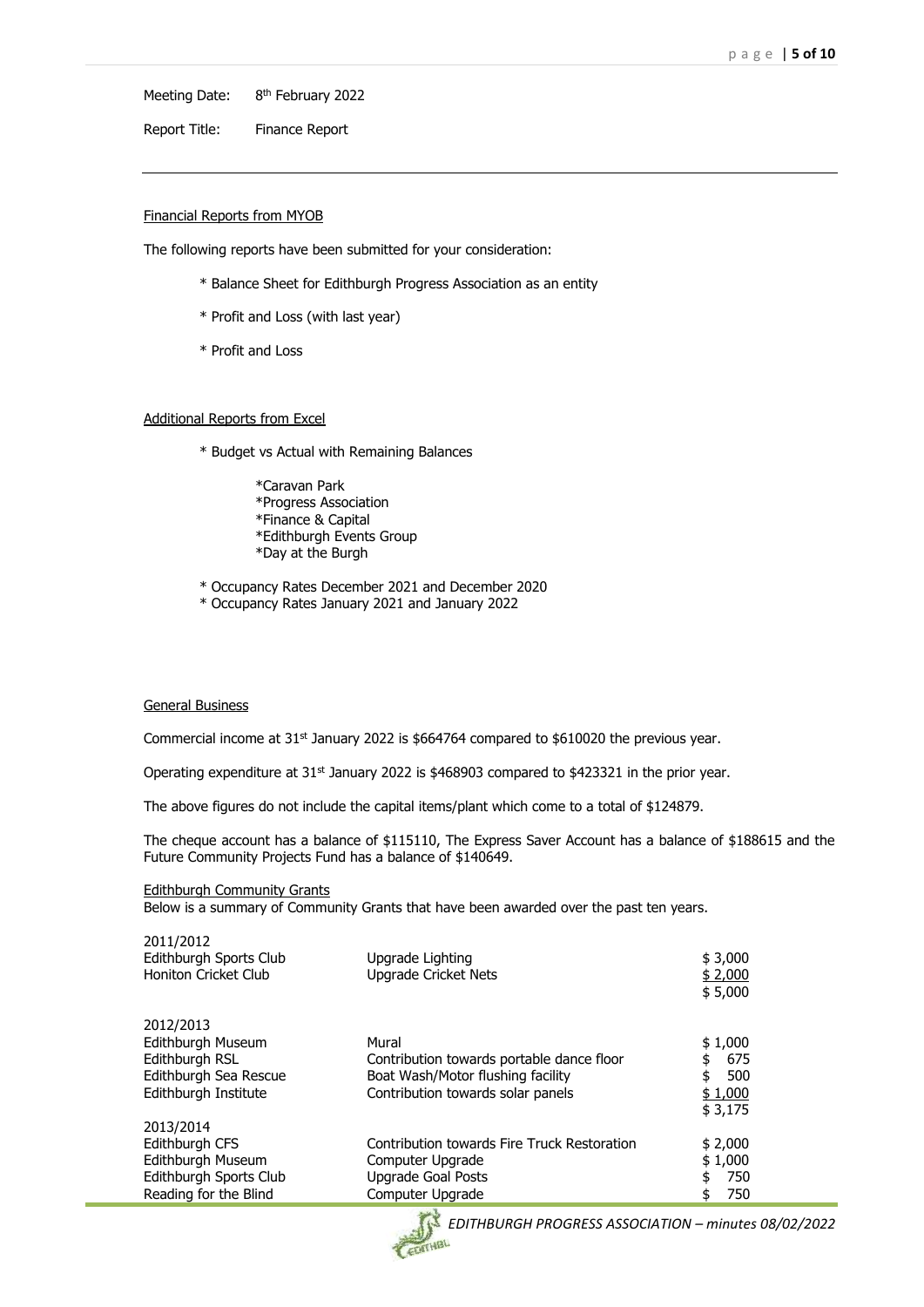| Honiton Cricket Club                                                                       | Upgrade Uniforms & Equipment                                                                                          | <u>750</u><br>\$5,000                        |
|--------------------------------------------------------------------------------------------|-----------------------------------------------------------------------------------------------------------------------|----------------------------------------------|
| 2014/2015<br>Honiton Cricket Club                                                          | Installation of Irrigation System                                                                                     | \$3,000<br>\$3,000                           |
| 2015/2016<br>Friends of Troubridge Lighthouse<br>Edithburgh Museum<br>Edithburgh Institute | Contribution towards renovation<br>Contribution towards shed Installation<br>Contribution towards Supper Room Upgrade | \$2,000<br>\$2,000<br>\$1,000<br>\$5,000     |
| 2016/2017<br>Edithburgh Sea Rescue                                                         | Sea Rescue Lights                                                                                                     | \$3,000<br>\$3,000                           |
| 2017/2018<br><b>Mission to Seafarers</b><br>Edithburgh Tennis Club<br>Edithburgh Museum    | <b>Memorial Garden</b><br>Upgrade Rain Water Tank<br>Upgrade Matthew Flinders Memorial                                | \$1,220<br>950<br>\$<br>\$<br>830<br>\$3,000 |
| 2018/2019<br>Edithburgh RSL & Bowling Club<br>Edithburgh Museum<br>Edithburgh Institute    | Replace Power Board<br><b>Buick Restoration</b><br><b>Hall Tables</b>                                                 | \$2,500<br>\$1,700<br>\$780<br>\$4,980       |
| 2019/2020<br>Edithburgh Basketball Club                                                    | Replace Backboard                                                                                                     | \$3,740<br>\$3,740                           |
| 2020/2021<br><b>Honiton Cricket Club</b><br>Edithburgh Sea Rescue                          | Replace Nets<br>Retrieval Dummy                                                                                       | \$1,500<br>\$1,500<br>\$3,000                |

#### 9.3. **Day at the Burgh** – Helen Jolly

report distributed earlier

Request for continued funding for the day at the Burgh will be reviewed at the next meeting – would like to look at the financials again

#### 9.4. **Cooee** – Keryn Dawes

Need a list of the advertisers in order to keep the charges correct and Keryn and Terry are coordinating this for Finance.

### 9.5. **Markets** – R.Dixon

Report Markets Held on Sunday 9<sup>th</sup> January 2022 Booked in 10 stallholders outside on lawn area with Marquee The Main Hall was not used

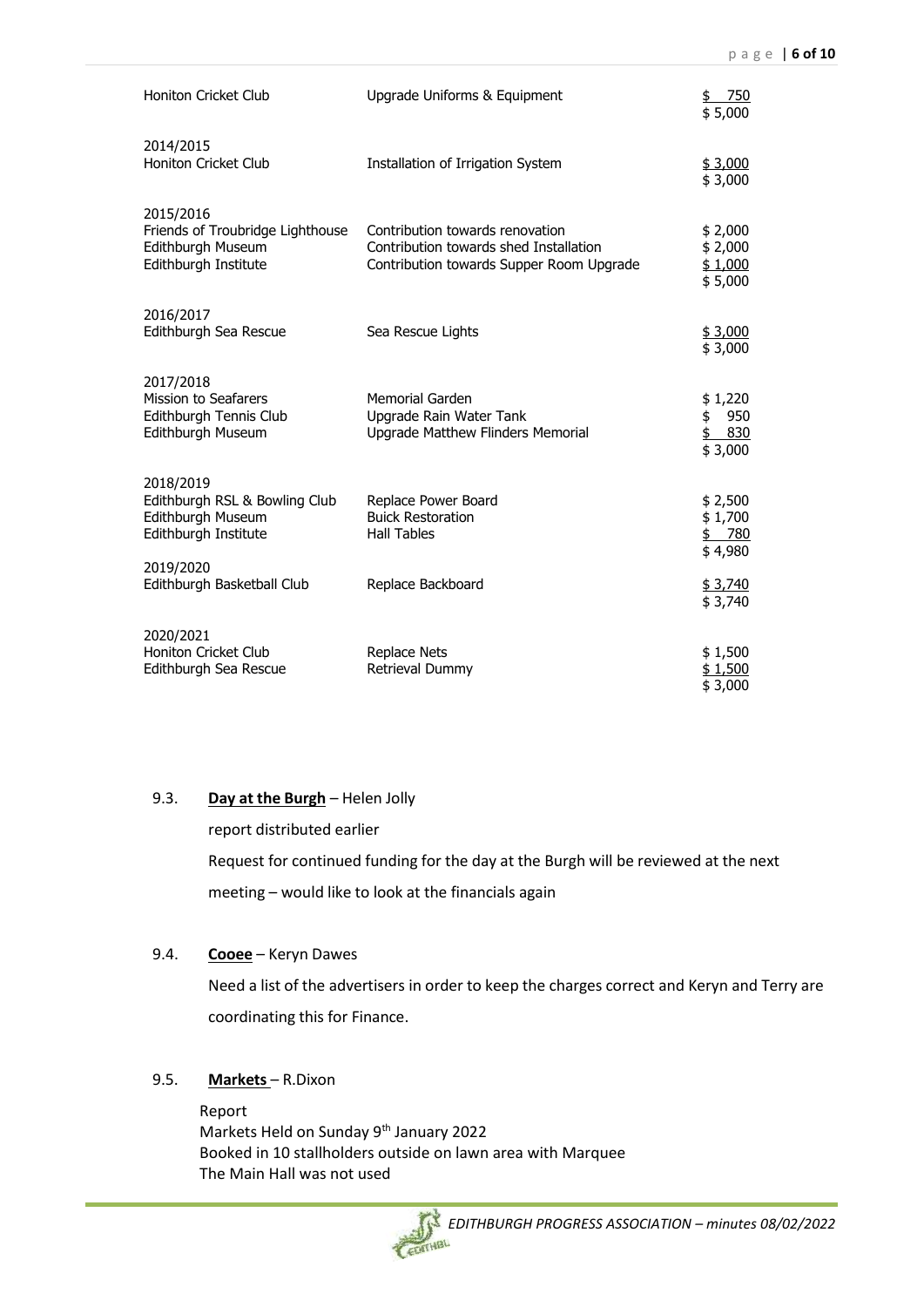Supper Room – Booked in 5 stall holders Finances received: \$175.00. Less \$40.00 petrol money for Peter Dixon For setting up and taking down Edithburgh Market signs All stall Holders had their own insurance Summary Considering down in number of stall holders due to Covid it was a good attendance. The Oyster Van was another success and as we can no longer have the Van on the lawn they were happy to set up in the drive way of the Institute. Due to the uncertainty of Covid we have decided to hold our next Edithburgh Markets on the Sunday 13th March as Blues Music Show **w**ill be held on the Tidal Pool lawns on the Sunday  $13<sup>th</sup>$  March and I have been advised by Gary Weekly they will not be available for the Markets.

9.6. **Events Committee** – Szczypiorski, M.O'Connell Quiz night to run on March 19<sup>th</sup> (tentatively)

# 9.7. **Edithburgh Museum Report**

Museum has been closed due to COVID concerns from the volunteers. It will reopen soon. Looking at additional space but needs funds.

#### 9.8. **Tidal Pool**

Quote for \$2695.00 for a certification for the Shark Barrier from MAGRYN

|                 | <b>Moved: K.Dawes</b>                                                                                                                                | Seconded: M.O'Connell |
|-----------------|------------------------------------------------------------------------------------------------------------------------------------------------------|-----------------------|
| #37(08/02/2022) | That Progress support the Tidal pool Committee and Council in using the<br>Tidal pool funds to go ahead with report for the Shark Net Certification. |                       |

**Carried**

9.9. **Edithburgh Environment and Garden Committee** – Jin Douglas report distributed earlier

9.10. **Councillor's Report** – Adam Meyer Not Present

**#38(08/02/2022) That correspondence in and out as tabled be accepted.**

**Carried**

#### **10. General Business**

10.1. MC – Free Camping at the Oval

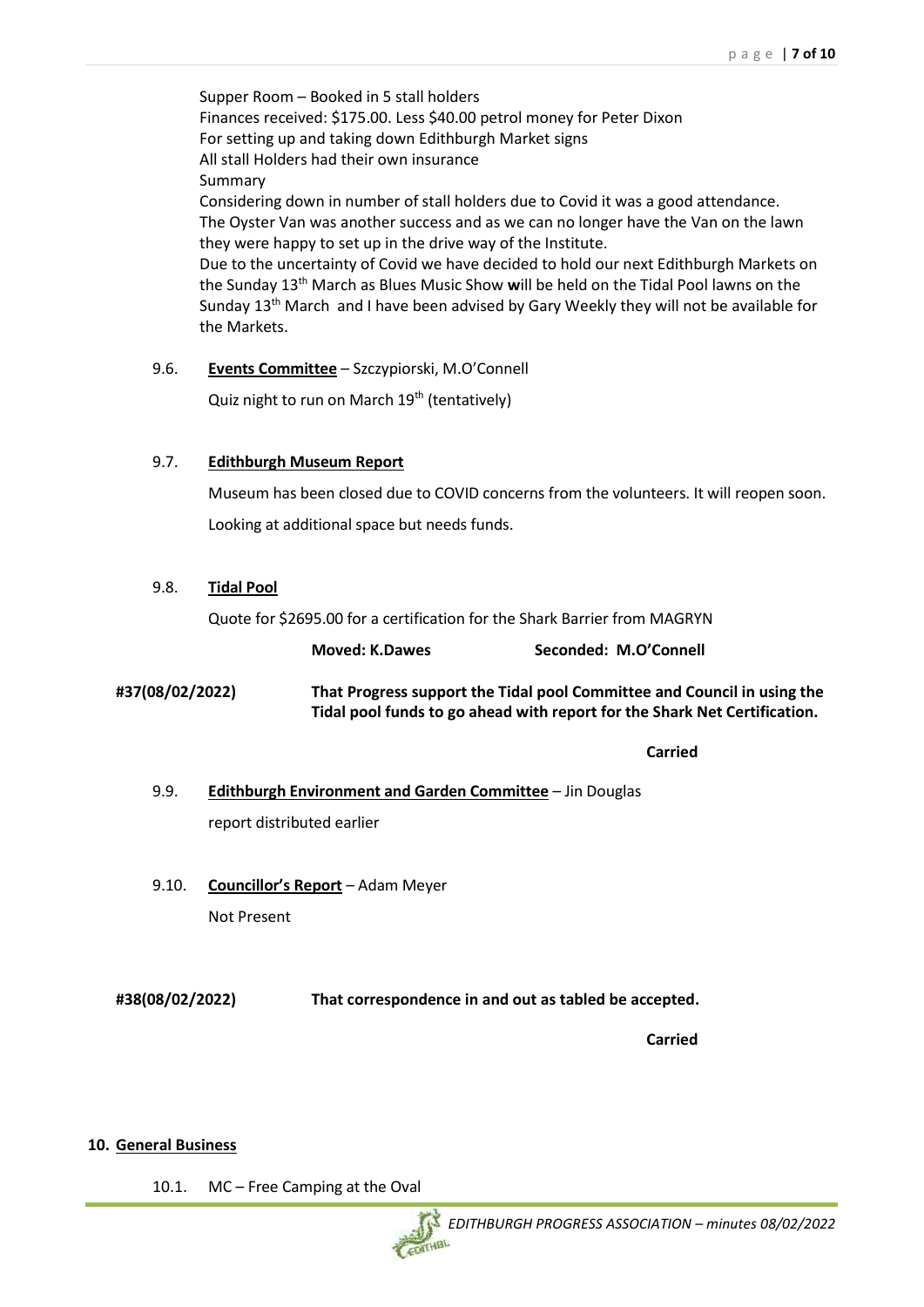Council approached Progress about Free Camping at the Oval, the Council were not informed of this and water was used, toilets were blocked and rubbish was left. Progress passed the motion that camping was not supported on the oval. Council sent a rep to Edithburgh and stopped the free camping resulting in bad feelings and negative reviews of Edithburgh from the campers moved on.

Edithburgh Caravan Park is looking at an overflow space for 1 night stays opposite the caravan park

**Moved: M.O'Connell Seconded: K.Dawes**

**#39(08/02/2022) That Progress (S.Szczypiorski and M.O'Connell) send a formal letter to Council stating that we are against free Camping anywhere in the town other than a designated space that may be set up by the Caravan Park.**

**Carried**

10.2. RD – Upgrade of Sheds on Edithburgh Jetty



Progress to send a letter re concern about the state of the sheds and that they are willing to contribute funds to replace the sheds before the 150<sup>th</sup> of the Jetty in March 23 Action: J D to write letter

- 10.3. J Dinham submitted Council request for paving along Edith St to Council Budget Planning
- 10.4. Disabled Table at Playground John Edwards requests a letter of support from Progress Association for a disabled table at the playground and the relocation of the current table and seats to the Foreshore near the Golf Course entrance and he will submit it to the Access Advisory Committee Action: JD Letter to council
- 10.5. Pruning of shrubs is required on the Western side of the Caravan Park, John Edwards is

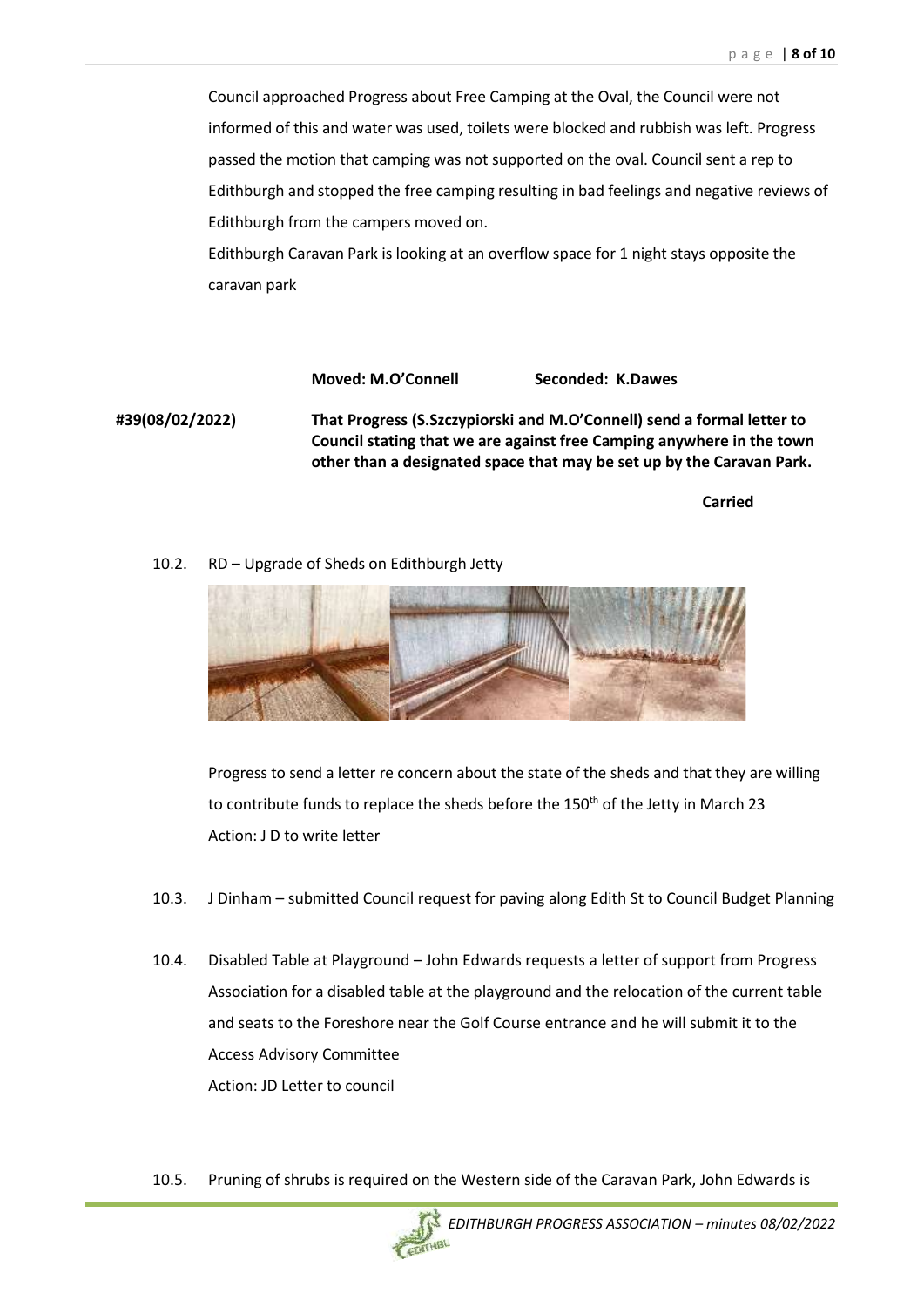happy to do the work and Progress would like to engage John to do so.

10.6. Nick Hoskins – Cemetery entrance fence needs replacing and offered several options – angled top, solid recycled plastic and painted white Action: JD to write to Nick Hoskin



- 10.7. Covid isolation For people in quarantine, Shopping at Foodland is available, SA Health calls daily, Yorketown Hospital give a care pack with essentials Action: JD to put on FB page
- 10.8. Jeffrey Robinson Memorial Garden in the Flora Park need water reconnected near entrance, there was a line and after a leak, the line was disconnected instead of being repaired – letter to Council requesting this

|                 | <b>Moved: K.Dawes</b>       | Seconded: H.Jolly                                                         |
|-----------------|-----------------------------|---------------------------------------------------------------------------|
| #40(08/02/2022) | entrance to the Flora park. | That a letter be sent to Council requesting water be reconnected near the |
|                 |                             | <b>Carried</b>                                                            |

- 10.9. Public Liability insurance for Friendship group perhaps the institute can cover it
- 10.10. Progress Association Chairs The Stansbury Progress Association applied for funding for Progress Chairs to get together to discuss the Stansbury Shag issues. SS said it was great to speak to other Progress committees Chairs to share what are the issues they are facing.
- 10.11. Order Books Stan, Keryn, Liz more information is needed on the purchase order forms for finance.
- 10.12. Nick Hoskin